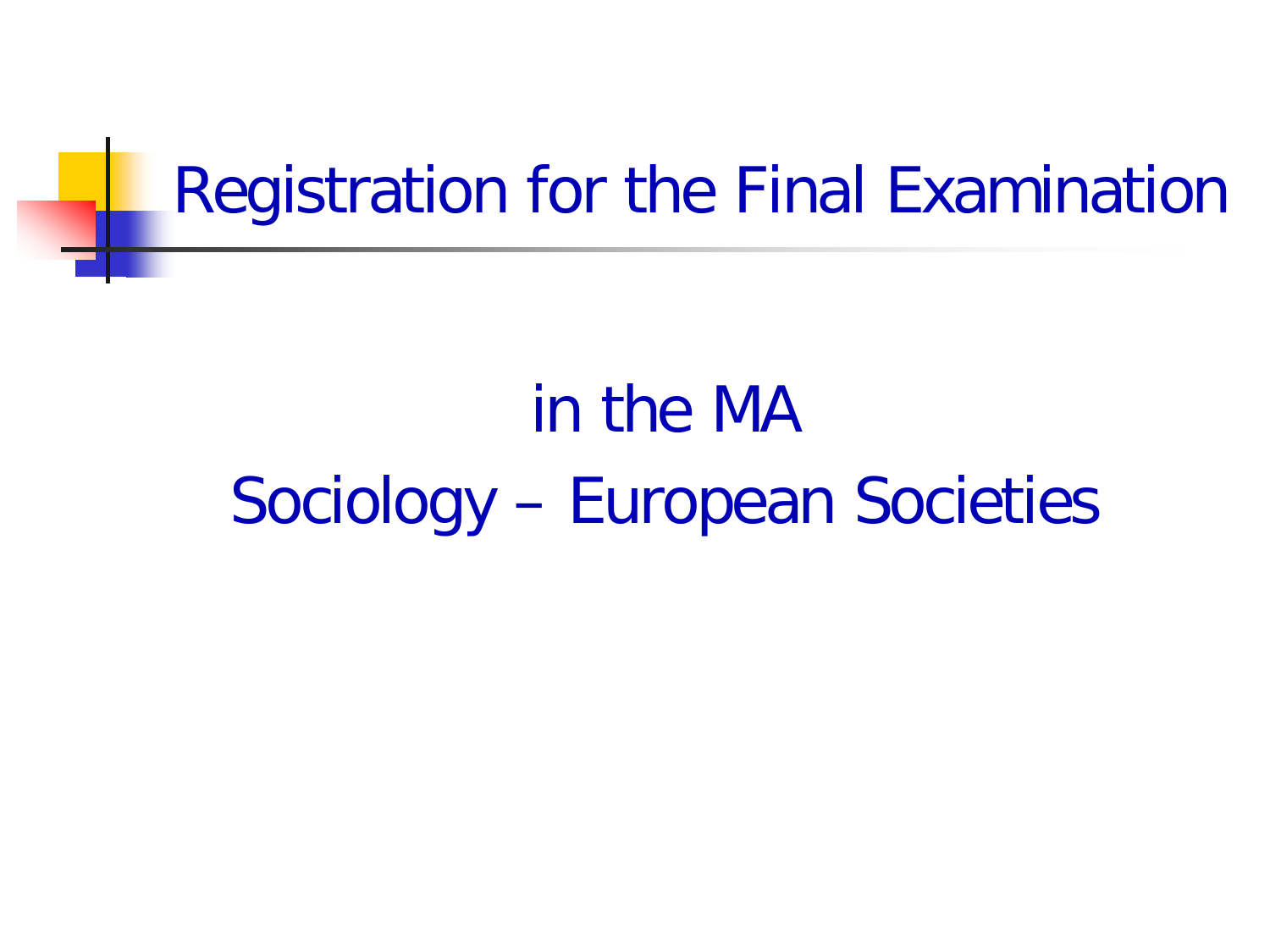## Registration for the MA thesis

#### Registration Dates

Thesis registration is possible at two points during any given semester at the beginning and end of each semester (winter semester: Nov. and Feb., summer semester April and Sept.).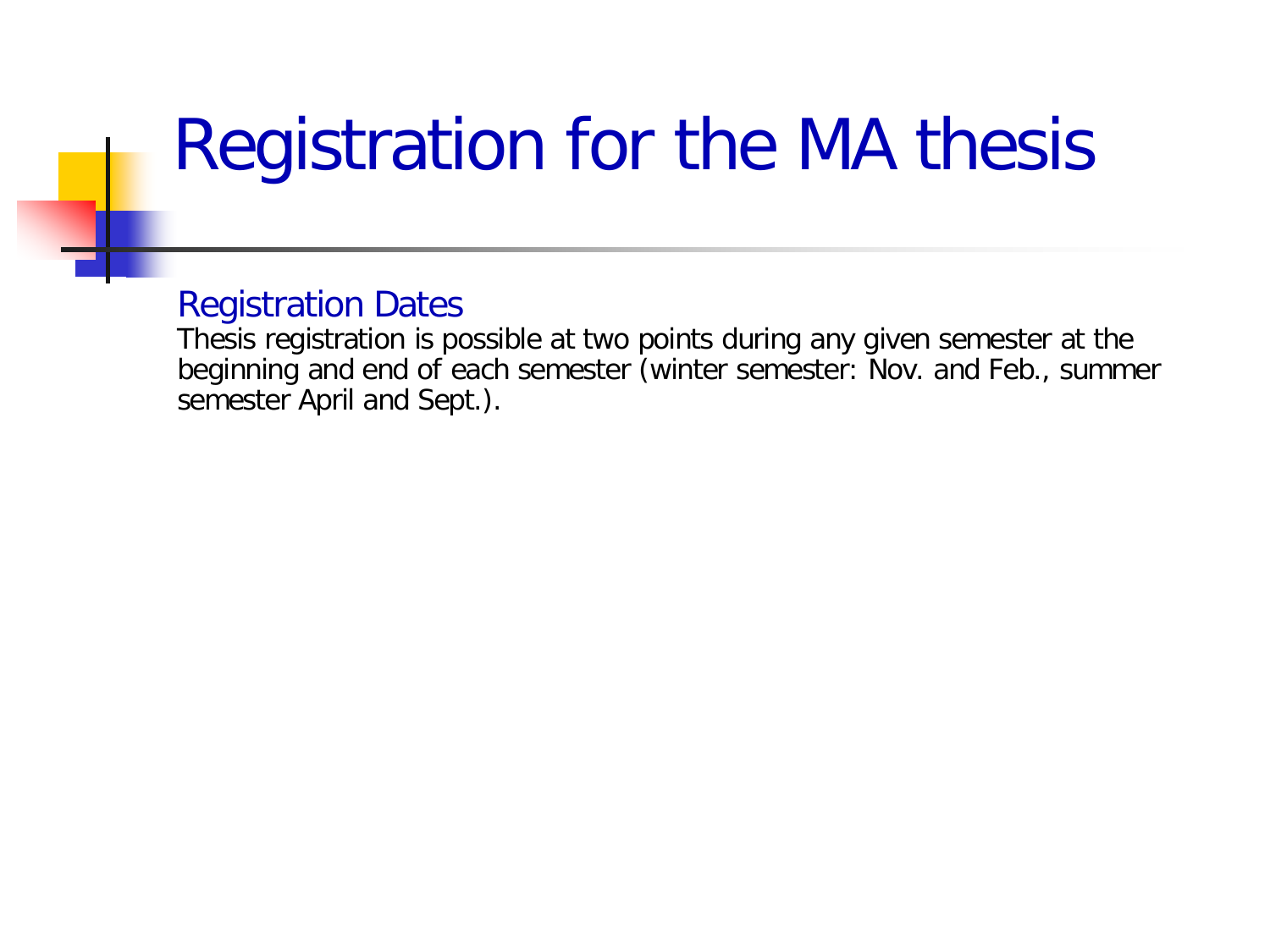### Documents MPO2013

Please submit the following for your MA thesis registration:

- **Form** , Thesis Registration',
- **form** Thesis Topic' which includes the proposal for your thesis working title and which must be signed by your supervisor,
- **proof enrolment in the MA Sociology European Societies** (Immatrikulationsbescheinigung),
- **proof of having completed at least 60 ECTS mandatory to be eligible to start** your thesis (print-out of your Campus Management account).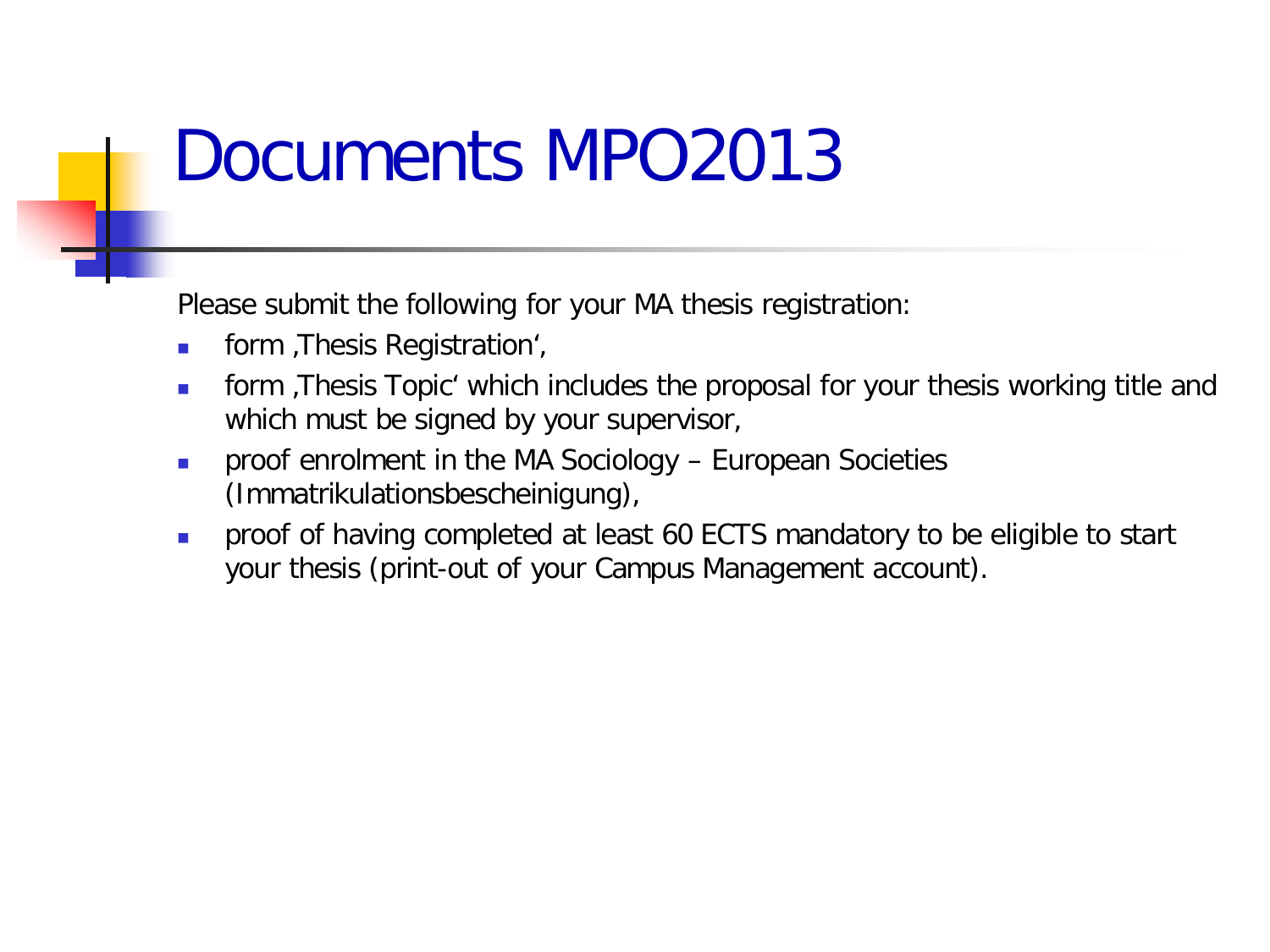## Supervisor and Second Assessor

#### Supervisor of your Master´s Thesis

Full, associate, or assistant professors of the Institute of Sociology as well as lecturers in the master´s programme may act as supervisors for your MA thesis, provided they have a doctorate. In addition to that the board of examiners may appoint an outside expert upon application.

#### Second Assessor of your Master´s Thesis

The second assessor will be appointed by the board of examiners, but you are invited to make a proposal.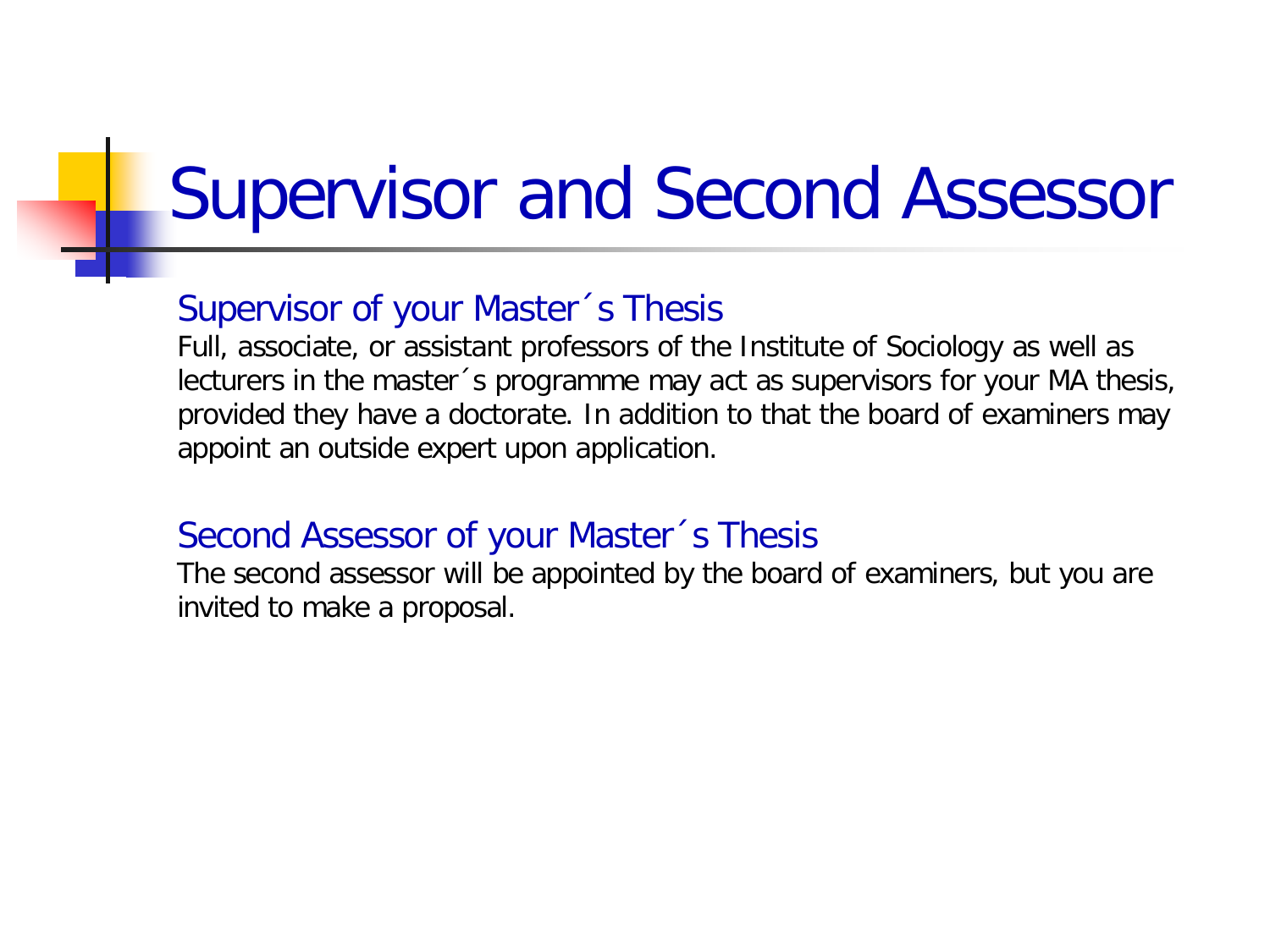# The Master Thesis (1)

#### Thesis Title

A working title for your master thesis will be proposed by your supervisor in consultation with you and authorized by the board of examiners. The authorized working title will be issued one week after your registration. You may choose the final title in agreement with your supervisor. You are allowed to return the assigned working title within the first three weeks of the working period. This will lead to a simulta-neous withdrawal from the examination procedure.

#### Submission Deadline

On your submission date, please hand in your thesis to your Examinations Office administrator between 10:00 and 13:00. Or drop it into our letter box in the door of room 320 until 18:00. You may also post your thesis via your local post office until midnight on your submission date. The date and time of posting applies. You must retain the receipt of posting. The postal address is Prüfungsbüro PolSoz, MA Soziologie – europäische Gesellschaften, Ihnestr. 21, 14195 Berlin. Should the thesis not be submitted or submitted after the deadline, it will be graded with a fail. You may repeat this failed exam once only.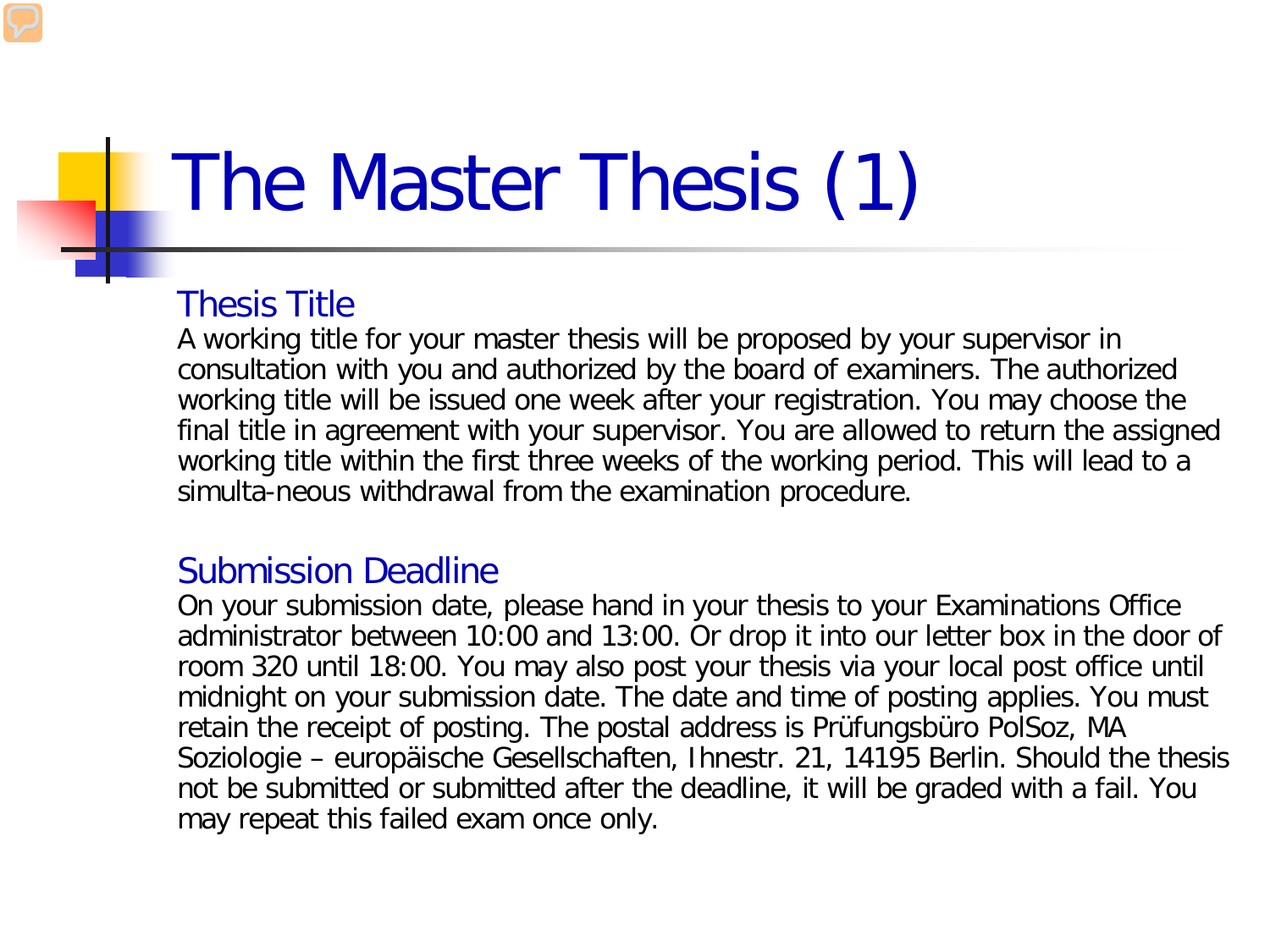# The Master Thesis (2)

#### **Extensions**

Extensions due to acute temporary illness may be given in accordance with §19 [RSPO](https://www.polsoz.fu-berlin.de/studium/downloads/downloads_rechtliche_grundlagen/rspo_20130822.pdf). Further info and an application form can be found on our [homepage.](https://www.polsoz.fu-berlin.de/studium/pruefungsbuero/studiengaenge/ma_studiengaenge/ma_soziologie_europaeische_gesellschaften/index.html#faq_verlaengerung)

#### Guidelines

Please take note of the guidelines that have been issued with your working title. There are no additional formatting regulations.

#### Declaration in lieu of oath

When submitting your thesis you will have to declare that you have independently composed/authored it yourself, using the referred sources and support only. A form serving that purpose will be issued with the working title of your master thesis.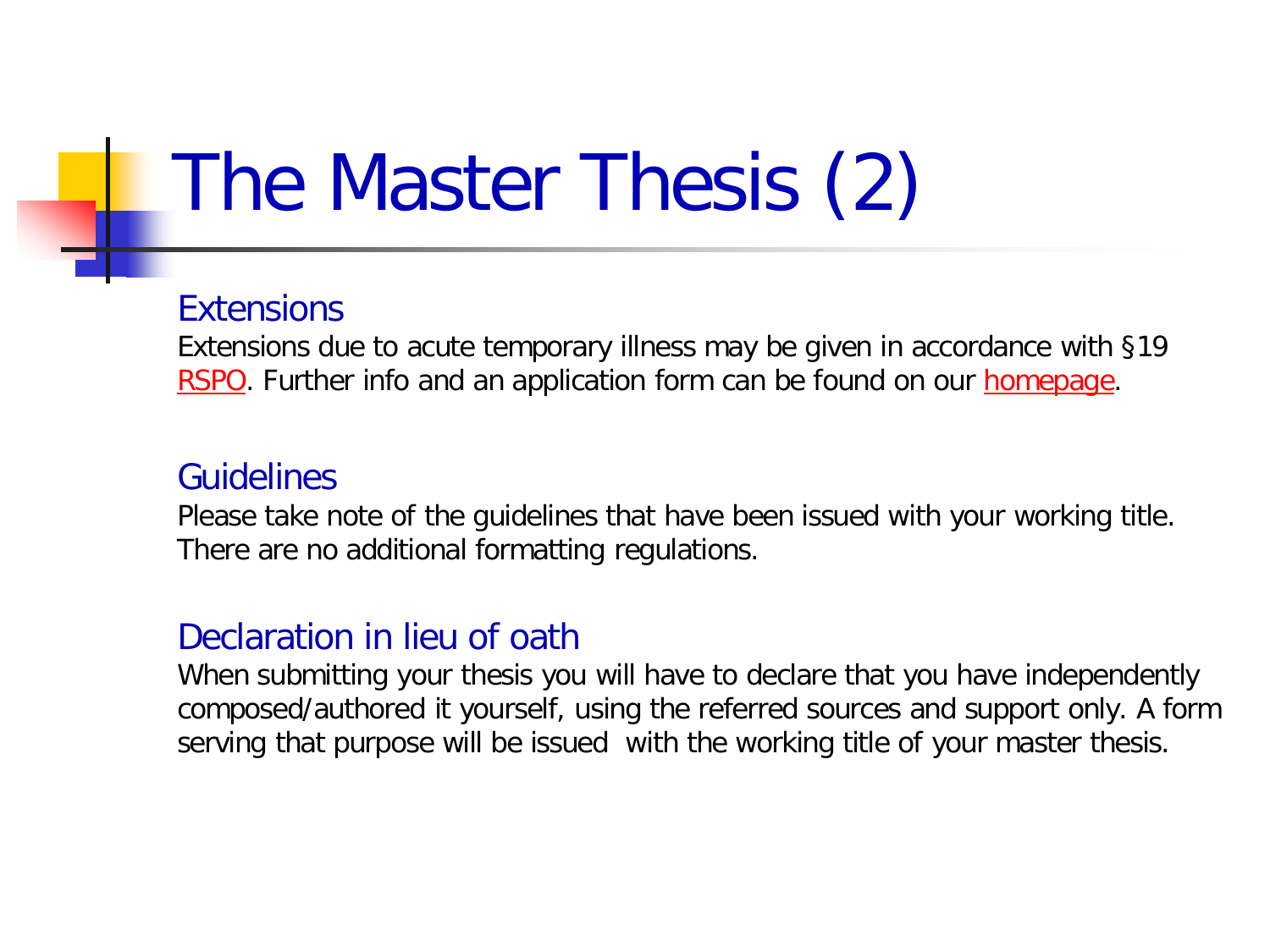# The Master Thesis (3)

#### Assessment

Your thesis supervisor and second assessor will provide independent assessment for your thesis. Should the grades differ, the arithmetical mean of both grades will be the grade for your master thesis. You will be informed of your grade by email as soon as both assessments have been submitted. You may vew your assessors feedback during office hours. A thesis that has not been graded with at least 'sufficient' may be repeated **once only**.